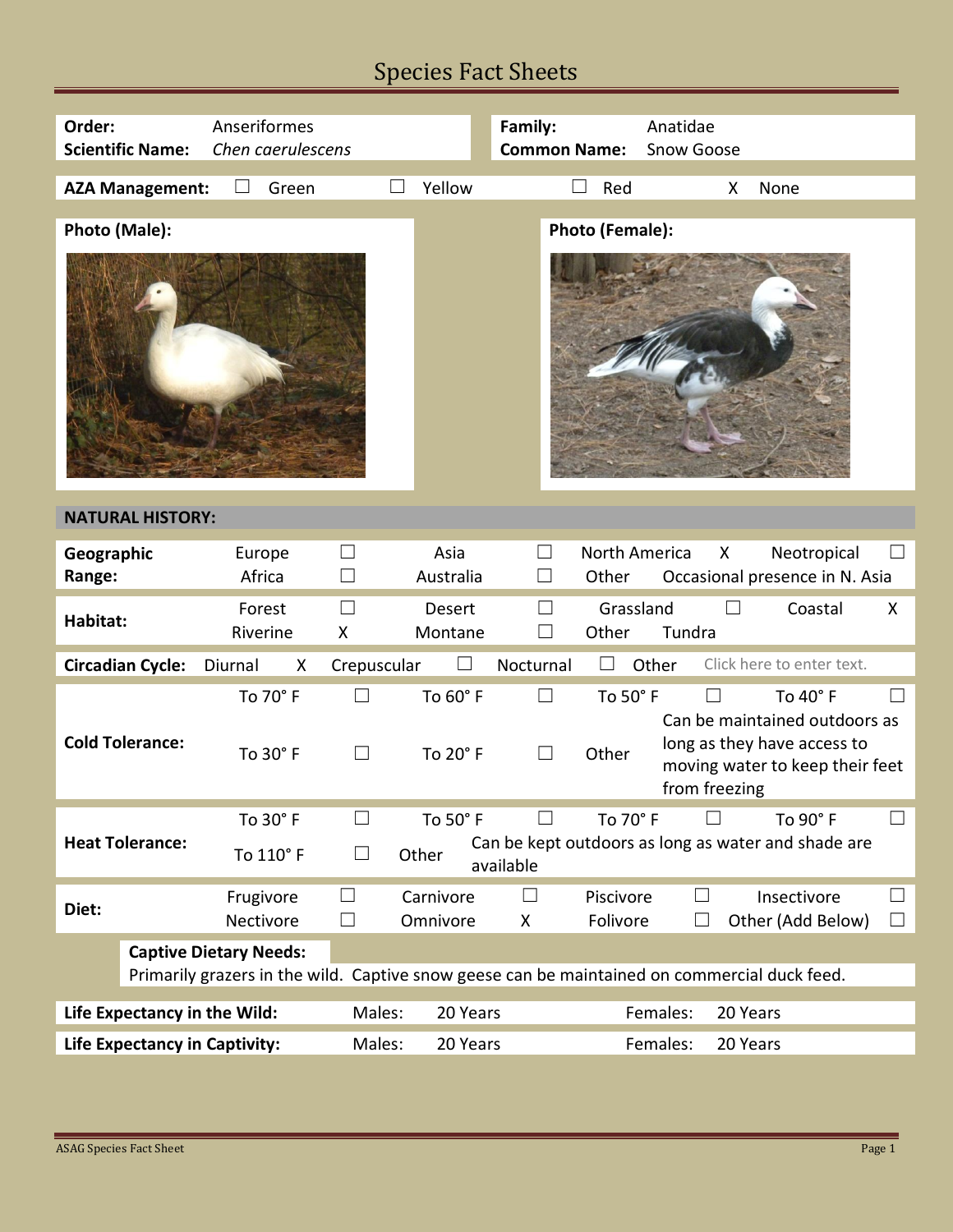# Species Fact Sheets

| <b>BREEDING INFORMATION:</b>                                                                                                                                                                                                                                                                                                                                                                                                                             |                                                                                                                                                                                                                                                                                                                                                                                                                                                                                                       |                                                                                                 |  |  |  |  |  |
|----------------------------------------------------------------------------------------------------------------------------------------------------------------------------------------------------------------------------------------------------------------------------------------------------------------------------------------------------------------------------------------------------------------------------------------------------------|-------------------------------------------------------------------------------------------------------------------------------------------------------------------------------------------------------------------------------------------------------------------------------------------------------------------------------------------------------------------------------------------------------------------------------------------------------------------------------------------------------|-------------------------------------------------------------------------------------------------|--|--|--|--|--|
| <b>Age at Sexual Maturity:</b>                                                                                                                                                                                                                                                                                                                                                                                                                           | 2-4 Years<br>Males:                                                                                                                                                                                                                                                                                                                                                                                                                                                                                   | Females:<br>2-4 Years                                                                           |  |  |  |  |  |
| <b>Courtship Displays:</b>                                                                                                                                                                                                                                                                                                                                                                                                                               | Primarily monogamous, often for life. Courtship consists of the pair facing<br>each other and stretching their necks upward rapidly, in unison.                                                                                                                                                                                                                                                                                                                                                       |                                                                                                 |  |  |  |  |  |
| <b>Nest Site Description:</b>                                                                                                                                                                                                                                                                                                                                                                                                                            | The nest is constructed by the female. It starts off as a simple scrape,<br>eventually acquiring a lining of down feathers and vegetation. Nests that are<br>in more exposed locations tend to be more massive, sometimes measuring<br>1-2 meters across. Nests are built on dry land close to water, sometimes on<br>islands. The female may make several tentative scrapes before finally<br>committing to one. Snow geese sometimes nest near snowy owls, possibly<br>as a deterrent to predators. |                                                                                                 |  |  |  |  |  |
| <b>Clutch Size, Egg Description:</b>                                                                                                                                                                                                                                                                                                                                                                                                                     | The 2-6 eggs are creamy white, but stain easily (it is sometimes possible to<br>rank the eggs in age by how dirty they are). Eggs measure approximately 8<br>centimeters long by 5 centimeters wide.                                                                                                                                                                                                                                                                                                  |                                                                                                 |  |  |  |  |  |
| <b>Incubation Period:</b><br>24 Days                                                                                                                                                                                                                                                                                                                                                                                                                     |                                                                                                                                                                                                                                                                                                                                                                                                                                                                                                       | <b>Fledgling Period:</b><br>42-50 Days                                                          |  |  |  |  |  |
| <b>Parental Care:</b><br>The female incubates the eggs while the male stands guard, though he may leave on<br>occasion, leaving the female alone to defend the nest. Both parents assist in the care<br>of the chicks after they hatch.                                                                                                                                                                                                                  |                                                                                                                                                                                                                                                                                                                                                                                                                                                                                                       |                                                                                                 |  |  |  |  |  |
| Chicks are born well-developed with their eyes open and their bodies covered in<br><b>Chick Development:</b><br>down. They are able to follow their parents shortly after birth and grow quickly, with<br>male chicks tending to grow faster than females.                                                                                                                                                                                               |                                                                                                                                                                                                                                                                                                                                                                                                                                                                                                       |                                                                                                 |  |  |  |  |  |
| <b>CAPTIVE HABITAT INFORMATION:</b>                                                                                                                                                                                                                                                                                                                                                                                                                      |                                                                                                                                                                                                                                                                                                                                                                                                                                                                                                       |                                                                                                 |  |  |  |  |  |
| <b>Social Structure in the Wild:</b><br>Large Flocks                                                                                                                                                                                                                                                                                                                                                                                                     |                                                                                                                                                                                                                                                                                                                                                                                                                                                                                                       |                                                                                                 |  |  |  |  |  |
| <b>Social Structure in Captivity:</b><br><b>Small Flocks</b>                                                                                                                                                                                                                                                                                                                                                                                             |                                                                                                                                                                                                                                                                                                                                                                                                                                                                                                       |                                                                                                 |  |  |  |  |  |
| 2<br><b>Minimum Group Size:</b>                                                                                                                                                                                                                                                                                                                                                                                                                          |                                                                                                                                                                                                                                                                                                                                                                                                                                                                                                       | As many as the<br>enclosure can<br><b>Maximum Group Size:</b><br>comfortably house.             |  |  |  |  |  |
| Compatible in<br>Yes<br><b>Mixed Species Exhibits:</b>                                                                                                                                                                                                                                                                                                                                                                                                   | <b>Comments:</b>                                                                                                                                                                                                                                                                                                                                                                                                                                                                                      | Can be housed with a variety of species, including<br>other waterfowl, ungulates, large rodents |  |  |  |  |  |
| <b>Optimal Habitat Size:</b><br>500 Square Feet per Pair                                                                                                                                                                                                                                                                                                                                                                                                 |                                                                                                                                                                                                                                                                                                                                                                                                                                                                                                       |                                                                                                 |  |  |  |  |  |
| Unlike most waterfowl species, snow geese will nest colonially - aggression is<br><b>Management Challenges:</b><br>less of an issue than for many waterfowl. Because of their size, snow geese are<br>often maintained in open-air, outdoor enclosures instead of enclosed aviaries.<br>Their pools and food sources tend to attract native wild birds, such as Canada<br>geese and mallards, which become potential disease vectors and competitors for |                                                                                                                                                                                                                                                                                                                                                                                                                                                                                                       |                                                                                                 |  |  |  |  |  |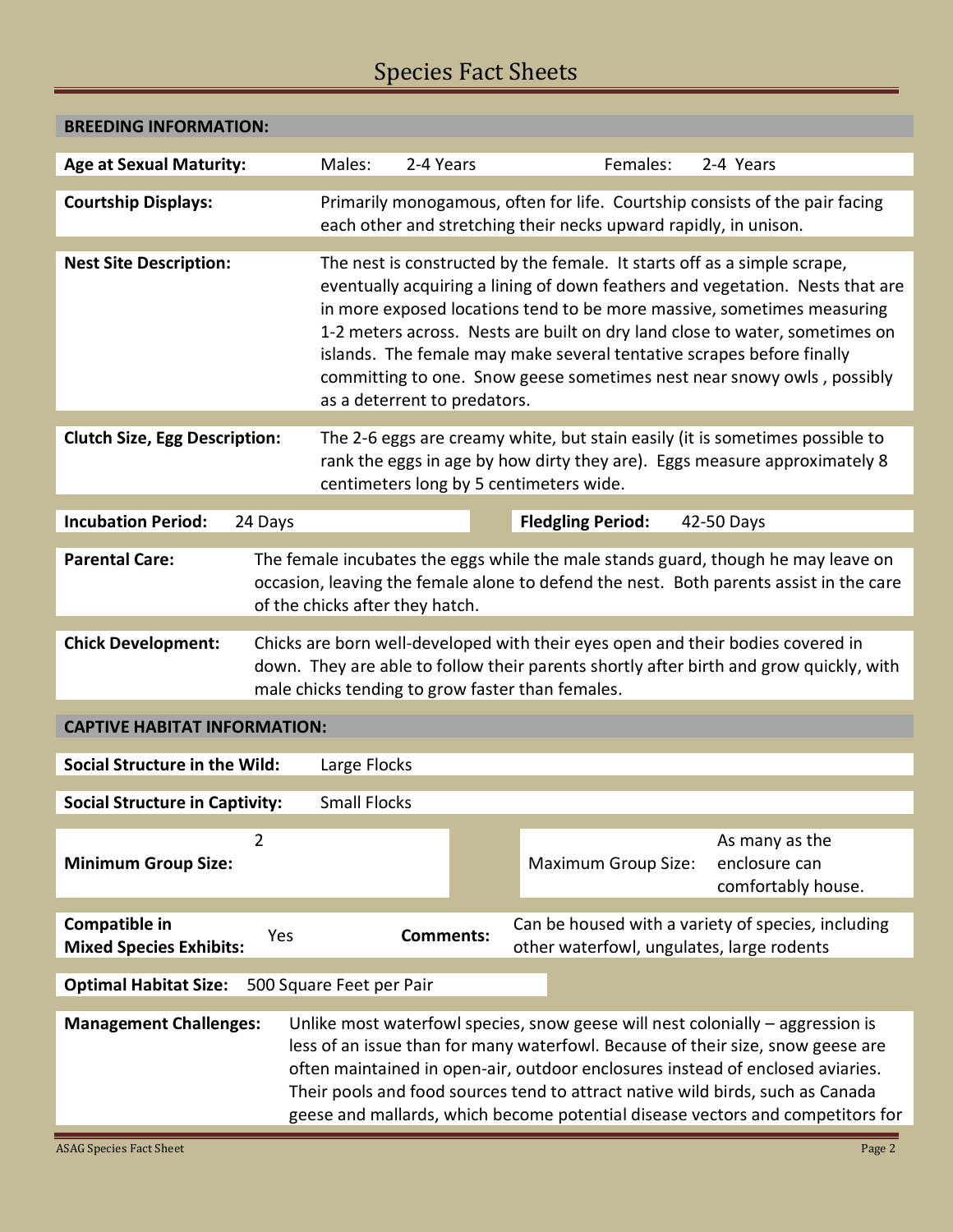food. In some locations, wild snow geese may be attracted to the enclosure by the presence of captive snow geese.

### **ADDITIONAL COMMENTS:**

Snow geese measure 69-83 centimeters in length with a wingspan of 138 centimeters and a weight of 1.6-3.3 kilograms. There are two recognized subspecies. The greater snow goose (Chen caerulescens atlantica) is slightly larger then the lesser (nominate), but the difference can be difficult to appreciate if the birds are seen in the field. The greater snow goose only occurs in one color variety – white. The lesser subspecies is more common in captivity.

The lesser snow goose, in contrast, comes in two color variants. Most common is the white phase, with all white plumage save for black wingtips. The so-called blue phase, on the other hand, has a white face, a slateblue or gray body, and white underneath the tail. In both phases, the bill is pink, often with black lines around the edge, sometimes resembling lips, and pink legs. The color differences are due to a single gene variant, with the blue phase being partially dominant over the white phase. A snow goose will display its adult coloration at the time of its hatching. Birds tend to choose a mate of the same color phase. Males and females look alike, though the males are usually larger.

Snow geese breed on the Arctic tundra. Prior to nesting the female consumes food at an enormous rate, feeding for up to 18 hours a day, but she largely stops at the time of laying. Nests are often found in association with those of snowy owls, and it has been noted that nests found near owls tend to have higher success rates; this has led to the theory that the geese rely on owls as a predator deterrent. Potential nest predators include gulls, skuas, ravens, and foxes; adults have few predators, but may be taken by bears or wolves. After the chicks hatch, they follow the parents on foot until fledged, sometimes walking for tens of kilometers. They fledge at 42-50 days of age.

Snow geese migrate south in the winter. Leaving their nesting grounds in March, they may travel as far south as central Mexico. During their migration, they are found in wetlands and agricultural areas. Their willingness to utilize farmers' fields has enabled their population to grow tremendously in recent years, and they are one of the most abundant waterfowl species in North America; there is some concern that they may be becoming overly abundant, overgrazing their tundra nesting grounds. Migrating snow geese gather in immense flocks.

#### **REFERENCES:**

"Accomodation Design for Birds." Twycross Zoo. Web. 5 Mar 2015. http://wildpro.twycrosszoo.org/S/00Man/AvianHusbandryTechniques/AvianAccommodationDesign.htm

"Anser caerulescens." Animal Diversity Web. University ofMichigan Museum of Zoology. 15 May 2002. Web. 26 Jan 2015. http://animaldiversity.org/accounts/Anser\_caerulescens/

Johnsgard, Paul A. 1968. Waterfowl: Their Biology and Natural History. University of Nebraska: Lincoln.

Johnsgard, Paul A. 1978. Ducks, Geese, and Swans of the World. University of Nebraska: Lincoln.

"Snow Goose". All About Birds. Cornell Lab of Ornithology. Web. 12 Jan 2015. http://www.allaboutbirds.org/guide/snow\_goose/lifehistory